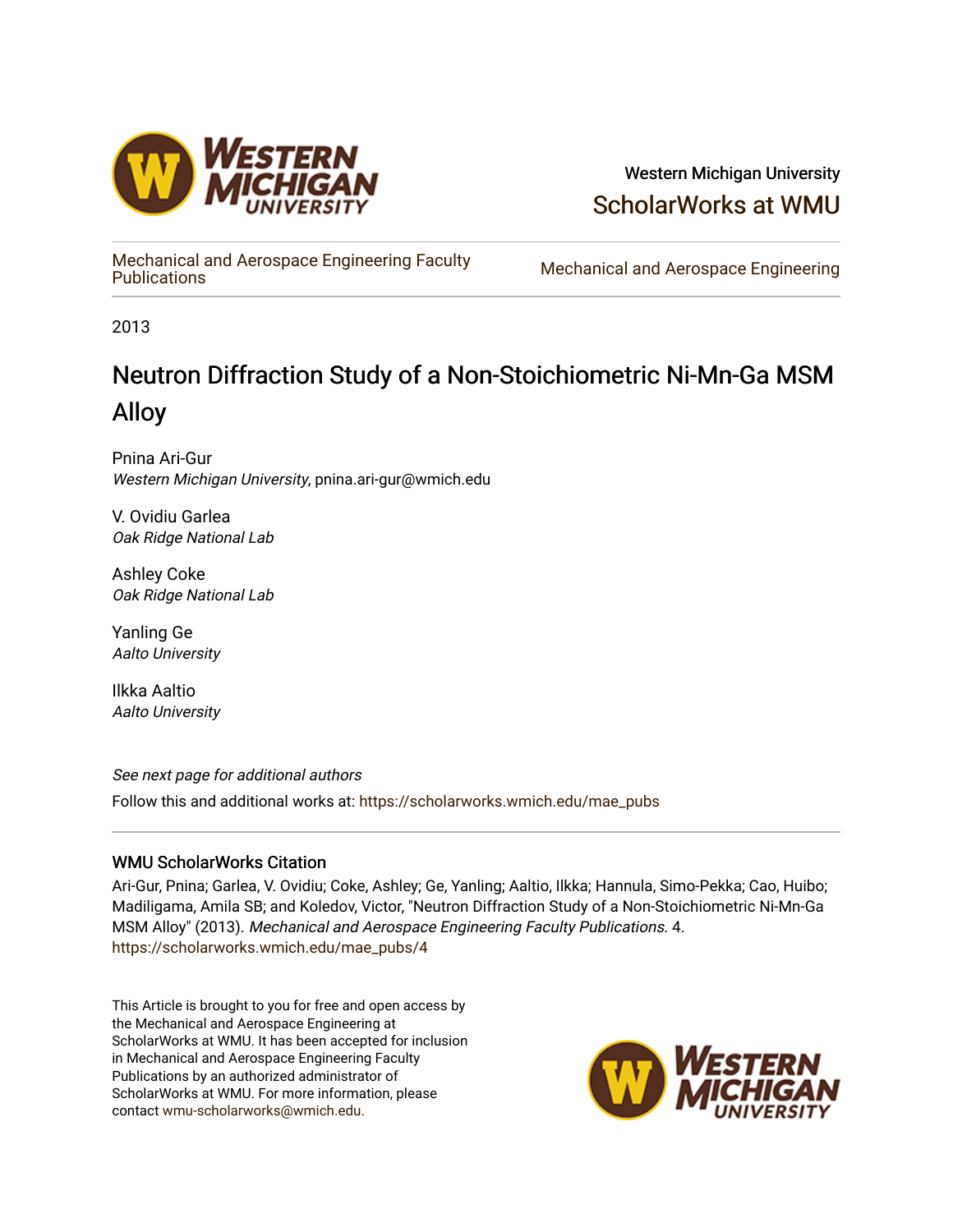#### Authors

Pnina Ari-Gur, V. Ovidiu Garlea, Ashley Coke, Yanling Ge, Ilkka Aaltio, Simo-Pekka Hannula, Huibo Cao, Amila SB Madiligama, and Victor Koledov